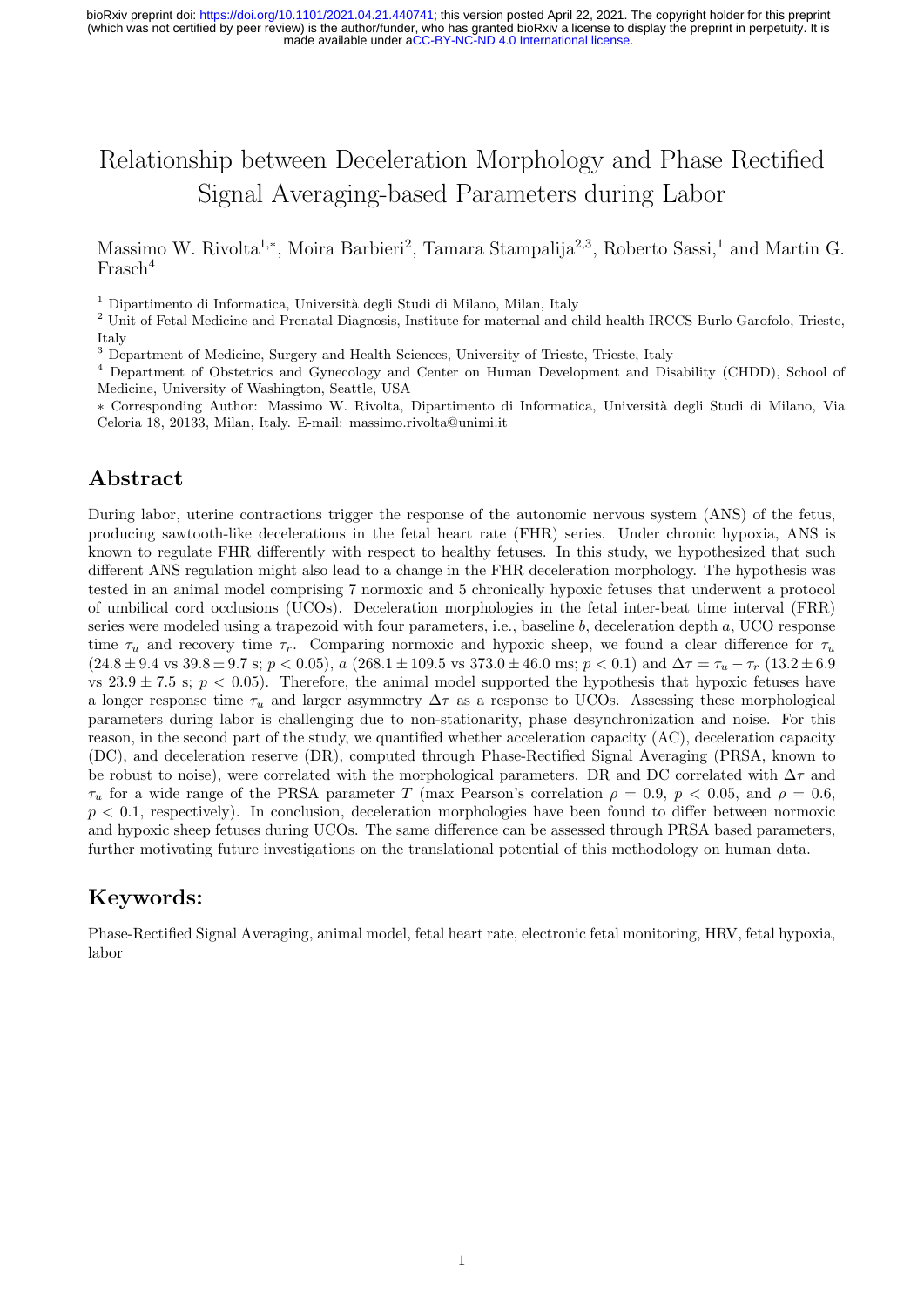# 1 Introduction

During labor, a fetus might suffer considerable stress due to uterine contractions, causing transient oxygen reduction and head compression, resulting in vagal and sympathetic stimulations. Nutrient deprivation, hypoxemia, hypoxia, acidemia and cardiovascular decompensation directly impact the autonomic nervous system (ANS) and thus affect the fetal heart rate variability (FHRV) [1, 2]. The cardiotocography (CTG) remains the best available proxy of ANS' functional state through the analysis of fetal heart rate (FHR) and its variability. Considering that the standard processing of CTG series has been found poorly correlated to the relevant clinical outcomes, such as fetal brain injury or death, new FHR biomarkers are needed to better quantify the risk of fetal morbidity and mortality during labor [3, 4].

Phase-Rectified Signal Averaging (PRSA) analysis extracts quasi-periodic oscillations from HRV series and it is more resistant to non-stationarities, signal loss and artifacts [5] than conventional HRV analysis techniques, such as the well-known spectral analysis. It provides two measures that quantify the average cardiac acceleration (AC) and deceleration (DC) capacities from an inter-beat time interval series (RR). Practically, these measures quantify the average RR increase (or decrease) in milliseconds. When quantified on CTG signals or fetal RR series (FRR), AC and DC seem to perform better than the short term variation of FHR in identifying fetal growth restricted fetuses [6, 7, 8] and adverse outcome [9]. In a study of fetal sheep exposed to repetitive umbilical cord occlusions (UCOs), a model of uterine contractions during labor, we found that there was a high correlation between AC and DC and acid-base balance [10]; particularly, AC and DC progressively increased with the severity of the UCOs, suggesting an activation of ANS of healthy normoxic fetus exposed to acute hypoxemia.

In the same animal model, we recently observed that, at the beginning of each UCO, FRR adapted by a progressive increase (reduction in FHR) and quickly recovered when pressure was released. In order to quantify such adaptations, we modeled the FRR deceleration using a first-order exponential model, one of the possible models typically employed for system modeling tasks [11], for both response and recovery phases [10]. These models were characterized by time constants, describing the speed of FRR adaptation (the larger the time constant, the slower the adaptation) and we found that healthy normoxic fetuses had longer UCO response times than the time necessary to return to the baseline level [10], suggesting the presence of asymmetric trends in the series during labor.

Motivated by this observation, we also proved that dissimilarities in AC and DC values arise when asymmetric increasing/decreasing trends appear in the series [12], which seem to occur during labor. We thus introduced the deceleration reserve (DR), a new PRSA-based metric for the quantification of such asymmetry [12]. The DR is computed as the difference between DC and AC. Up to date, DR was tested on a near-term pregnant sheep model and human CTG recordings, obtaining promising results for distinguishing between normoxic and chronically hypoxic fetuses, and to detect fetal acidemia. Even though PRSA processes the FRR series in its whole entirety, it is reasonable to hypothesize that AC, DC and DR are deeply linked with the FRR adaptation time due to uterine contractions during labor.

In this study, we hypothesized that the different ANS regulation under chronic hypoxia might also lead to a change in the FHR deceleration morphology, as an result of the uterine contraction, and that the adaptation times would be different from those of healthy fetuses. The hypothesis was tested in an animal model comprising 7 normoxic and 5 chronically hypoxic fetuses that underwent a protocol of UCOs. Deceleration morphologies on the FRR series were modeled using a trapezoid with four parameters characterizing the adaptation times, baseline and deceleration depth. The parameters were compared between the two groups. We also quantified their correlation with biomarkers of acid/base balance. Assessing these morphological parameters during labor is challenging due to non-stationarity, phase desynchronization and noise. For this reason, in the second part of the study, we quantified whether AC, DC and DR were correlated with the morphological parameters. Given the fact that PRSA is more robust with respect to phase-desynchronization, a correlation might further support the opportunity of using AC, DC and DR in the clinical settings.

# 2 Materials and Methods

#### 2.1 Animal model and FHR data

An established pregnant sheep model of labor was retrospectively analyzed. A comprehensive review on the pregnant sheep model and its translational significance for human physiology, in particular for studies of the ANS, can be found in [13]. The animal cohort comprised of nine normoxic and five spontaneously chronically hypoxic near-term pregnant sheep fetuses which underwent periodic UCOs mimicking uterine contractions during labor.

The animal and experimental models were described elsewhere [14]. Briefly, sheep fetuses were monitored over a 6 hours period during which a mechanical stimulation was applied to the umbilical cord by using an inflatable silicon rubber cuff. A baseline period of approximately 1 hour with no occlusion preceded the study.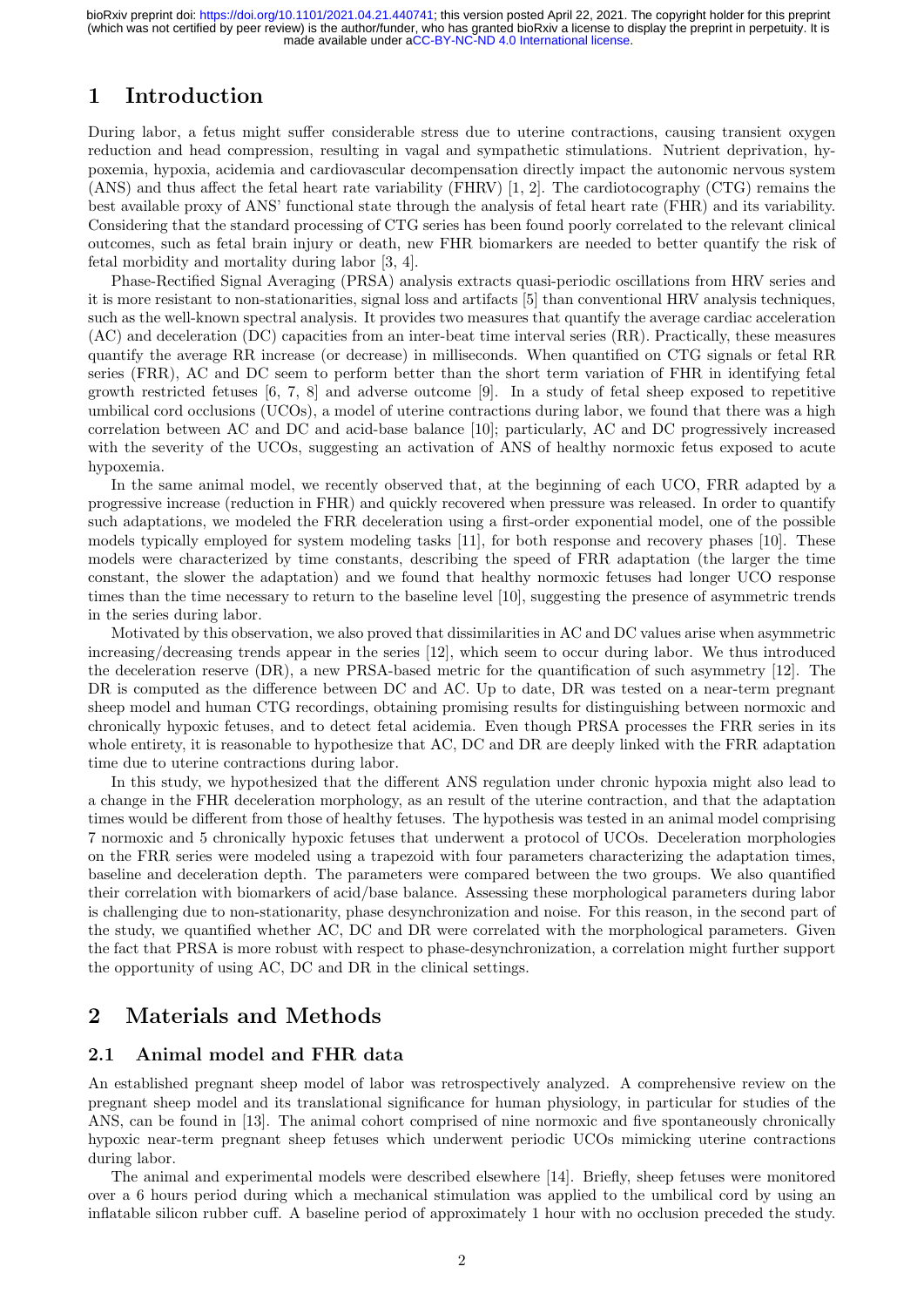

Figure 1: Example of model fitting along with variable definition. ◦ refers to FRR values from the beginning of the UCOs.

After that, UCOs were delivered every 2.5 minutes and lasted for 1 minute. Three levels of occlusion strength, from partial to complete, were performed: mild (MILD, 60 minutes), moderate (MODERATE, 60 minutes) and complete (SEVERE, 60 minutes or until pH < 7.00 was reached). The stimulation protocol ended with a recovery period. During the stimulation protocol, pH, base deficit (BE) and lactate (hereafter referred to as "biomarkers") were quantified by means of fetal arterial blood samples collected every 20 minutes.

Sheep fetuses were categorized as chronically hypoxic if  $O_2$ Sat  $<$  55%, as measured before the beginning of the UCO stimulation protocol. In this study, we refer to the two models as "normoxic" and "chronically hypoxic", respectively. As per experimental protocol, both models showed a progressive worsening acidemia of the hypoxic status until  $pH < 7.00$  was reached (see Figure 2 in [12]).

Fetal ECGs were collected by means of electrodes implanted into the left supra-scapular muscles, in the muscles of the right shoulder and in the cartilage of the sternum, and digitized at 1000 Hz. FRR series were automatically extracted from the fetal ECG [15].

In this study, we only considered the SEVERE phase of UCOs since FHR mostly changed during this condition.

#### 2.2 FHR series preprocessing

A preprocessing similar to the one proposed in [12] was adopted for both datasets. Briefly, FRR series were analyzed to determine whether they were suitable for further analysis in terms of noise level, by excluding those recordings with more than 10% gaps during the SEVERE phases. Two normoxic fetuses were excluded from the analysis because of the high amount of missing beats. Furthermore, FRR intervals greater than 1500 ms (40 bpm) were labeled as artifacts and substituted with an equivalent number of beats (calculated dividing the length of each artifact by the median of the 20 nearby FRR samples). The reconstructed samples were used neither in the model fitting nor as anchor points in the PRSA analysis (in this latter case, however, they contributed to the selection of nearby anchor points).

#### 2.3 Geometrical model of deceleration morphology and its fitting to FHR data

In this analysis, we quantified the average characteristics of the FHR response to UCOs in terms of baseline level, deceleration depth, time necessary to reach a steady condition of the FRR during both UCO stimulation and resting phase in the normoxic and hypoxic datasets. To do so, we used a simple model to describe the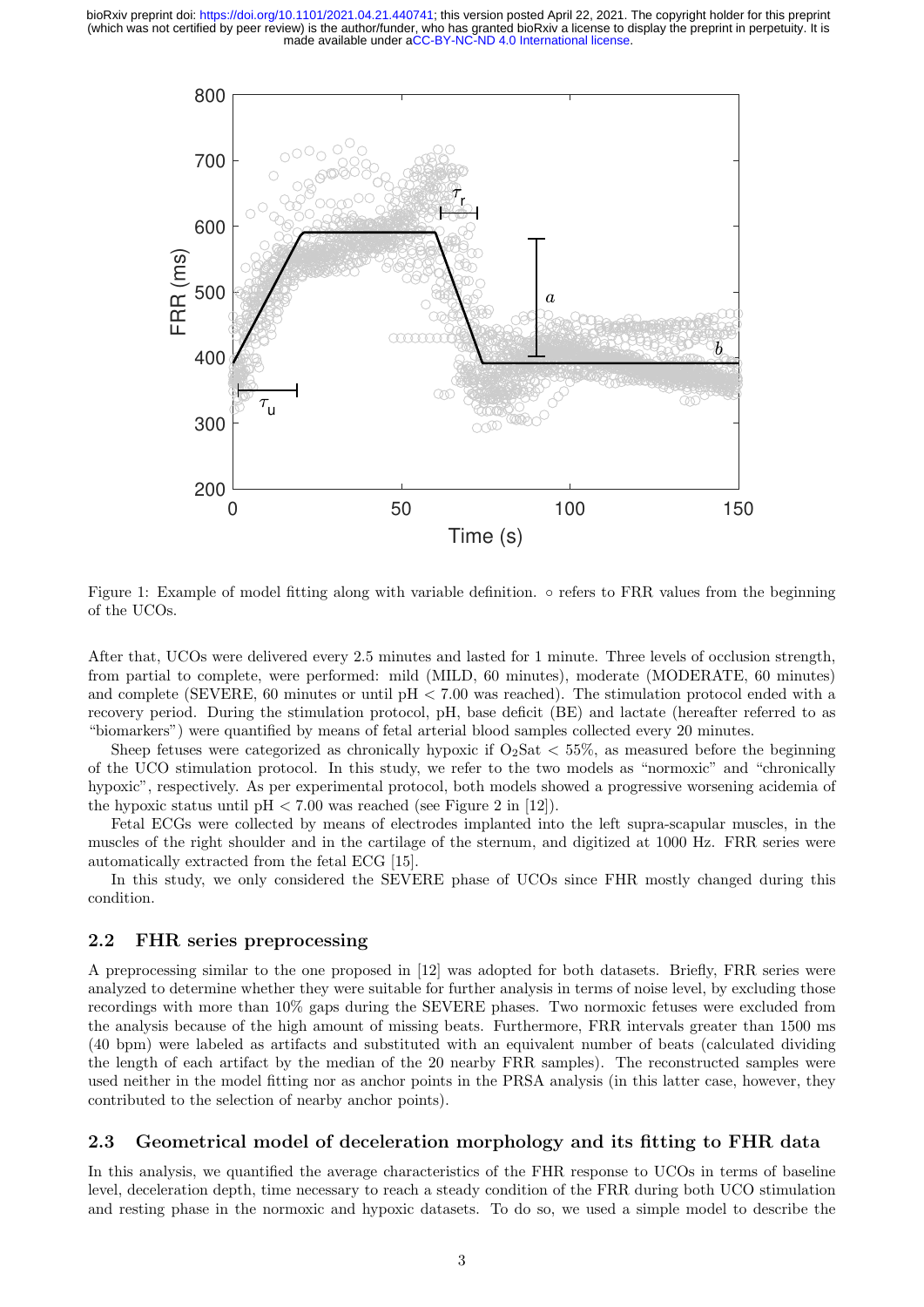time evolution of FRR during each cycle of UCO and rest and extract the relevant information. The procedure took two steps. First, we time-aligned all the FRR segments of 150 s starting from the beginning of each UCO. Second, a piecewise linear model was fitted using a semi-automatic approach based on least squares. The model was as follows during UCO stimulation

$$
y_u(t) = b + \begin{cases} 0 & t < 0 \\ \frac{a}{\tau_u}t & 0 \le t < \tau_u \\ a & \tau_u \le t < 60 \end{cases} \tag{1}
$$

and the following one for the resting phase

$$
y_r(t) = b + \begin{cases} a - \frac{a}{\tau_r}(t - 60) & 60 \le t < 60 + \tau_r \\ 0 & 60 + \tau_r \le t < 150 \end{cases}
$$
 (2)

where t was the time (seconds), b (milliseconds), a (milliseconds),  $\tau_r$  (seconds), and  $\tau_u$  (seconds) were the morphological parameters to be estimated. In particular, b was the baseline FRR value in absence of UCOs,  $\tau_u$  the time to reach the steady condition during UCO, a is the amplitude change of FRR, and  $\tau_r$  the time to reach the baseline b after releasing the UCO. In addition, the difference  $\Delta \tau = \tau_u - \tau_r$  was considered as measure of asymmetry to the response to UCO stimulation. Figure 1 shows an example of model fitting and a visual description of the morphological parameters.

### 2.4 Correlation of deceleration morphology with time and biomarkers

In the second analysis, we determined whether the time intervals  $\tau_u$ ,  $\tau_r$  and  $\Delta\tau$  changed over time and were correlated with pH, base deficit and level of lactates, along the entire SEVERE phase. According to the stimulation protocol, blood samples were collected every 20 minutes up to the termination of the study. The same morphological parameters of eq. (1) and (2) were therefore estimated on all 20 minute windows preceding each blood sample. Two correlation analyses were thus performed. First, we computed the correlation coefficients between  $\tau_u$ ,  $\tau_r$  and  $\Delta \tau$ , and blood sample time points. Second, we determined the correlation between between  $\tau_u$ ,  $\tau_r$  and  $\Delta \tau$  with the biomarkers (pH, BE and lactate). To compensate for the fact that biomarkers' values changed over time according to the stimulation protocol, partial correlation coefficients were computed, by accounting for the progress of time.

#### 2.5 PRSA, AC, DC and DR

A complete description of the PRSA algorithm can be found in [5, 12]. The algorithm is divided into two steps. First, anchor points are identified on the time series  $x[k]$ . Each time index k that satisfies the condition

$$
\frac{1}{T} \sum_{i=0}^{T-1} x[k+i] > \frac{1}{T} \sum_{i=1}^{T} x[k-i],\tag{3}
$$

is inserted in the DC anchors' point list (for AC, the inequality sign must be flipped). Second, all the windows of 2L elements centered on each anchor point are aligned (anchor points are located at the  $L + 1$  sample) and then averaged. Such series of 2L averaged elements is the PRSA series.

From the PRSA series, AC and DC are then derived with

DC (or AC) = 
$$
\frac{\sum_{i=1}^{s} \text{PRSA}[L+i] - \text{PRSA}[L-i+1]}{2s}.
$$
 (4)

DR is instead defined as the sum of DC and AC (note that AC is a negative quantity for RR series) [12].

We quantified AC, DC and DR for multiple values of T ( $s = T$  and  $L = 50$ ). A correlation analysis was performed to assess which range of T mostly correlated with the time constants derived from the piecewise linear models. In particular, we computed the correlation between  $\tau_u$  and DC,  $\tau_r$  and AC, and  $\Delta \tau$  and DR while varying the  $T$  value between 1 and 50.

Given the fact that: i) AC, DC and DR depend on the power of the series [12]; ii) a difference in the power of FRR signals was previously observed between the normoxic and hypoxic fetuses in this dataset [12]; and iii) a high variability in the deceleration depth  $a$  was observed (see sec. 3.1), we computed the partial correlation coefficients, while compensating for the amplitude  $a$  and baseline  $b$ . In this way, correlations were insensitive to linear relations of such quantities.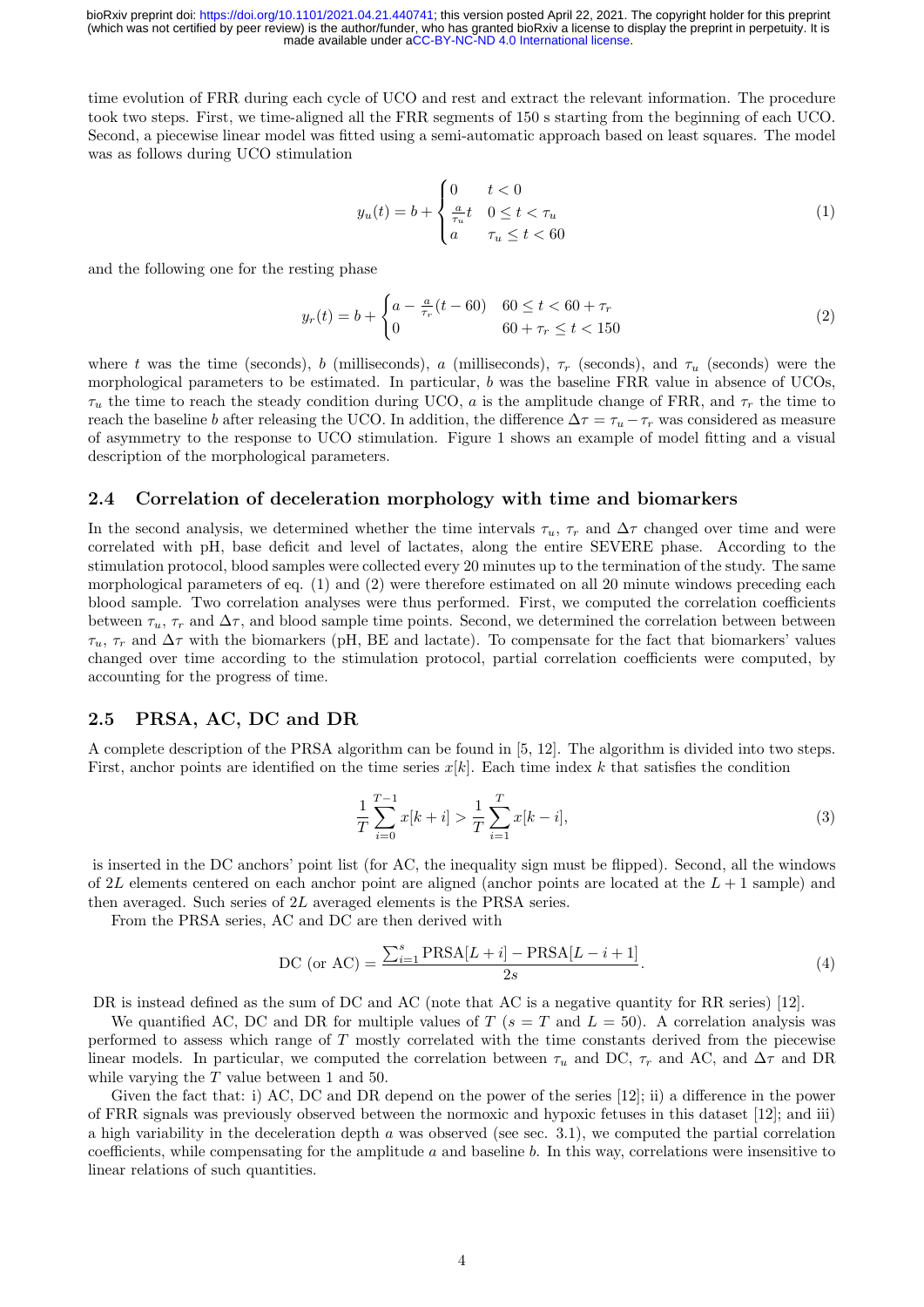

Figure 2: Scatter plot of the morphological parameters, *i.e.*,  $\tau_r$ ,  $\tau_u$ , *b* and *a*, for both normoxic and hypoxic fetuses. Contour plots are also reported (prepared with an assumption of Gaussianity, made for visualization purposes).

#### 2.6 Statistical analysis

Results are reported as mean  $\pm$  standard deviation and quantities were compared between the normoxic and hypoxic fetuses using a Student t-test. Correlations and partial correlations were computed using the Pearson's correlation coefficient. Considering the low sample size, hypothesis tests and correlation coefficients were considered statistically significant when  $p < 0.1$  (we also specify when  $p < 0.05$ ).

## 3 Results

### 3.1 Comparison of morphological parameters between normoxic and hypoxic sheep fetuses

The morphological parameters obtained after model fitting were compared between the normoxic and hypoxic sheep fetuses. We obtained a model fitting achieving  $R^2$  values of  $0.8 \pm 0.1$ . Figure 2 reports the scatter plots for all pairs of morphological parameters for both animal models. A clear difference was found for  $\tau_u$  (normoxic vs hypoxic;  $24.8 \pm 9.4$  vs  $39.8 \pm 9.7$ ;  $p < 0.05$ ), no difference for  $\tau_r$  (11.6  $\pm$  4.8 vs  $16.0 \pm 3.9$ ;  $p > 0.1$ ), a difference in FRR change a  $(268.1 \pm 109.5 \text{ vs } 373.0 \pm 46.0; p < 0.1)$ , and no difference for the baseline b  $(357.0 \pm 34.1 \text{ vs } 373.0 \pm 46.0; p < 0.1)$ 372.6 ± 23.6;  $p > 0.1$ ).  $\Delta \tau$  was found different between normoxic and hypoxic fetuses (13.2 ± 6.9 vs 23.9 ± 7.5;  $p < 0.05$ ).

### 3.2 Time progression of FHR deceleration morphology and correlation with biomarkers

A correlation analysis was performed to assess the time progression of the morphological parameters over the entire duration of the SEVERE phase. We found no correlation between the morphological parameters and time for both animal models when considered together (correlations between time vs  $\tau_u$ ,  $\tau_r$ , and  $\Delta\tau$  were −0.2,  $-0.1$ , and  $-0.3$ , respectively;  $p > 0.1$ ) or separated (normoxic fetuses:  $-0.1$ , 0.1, and  $-0.1$  and hypoxic fetuses: 0.1, 0.3, and  $-0.1$ ;  $p > 0.1$ ). Non-significant correlations were likely due to the limited sample size. In fact, a similar analysis performed on the biomarkers resulted in a moderate (significant) correlation with time (pH vs time:  $-0.5, p < 0.05$ ; BE vs time:  $-0.6, p < 0.05$ ; lactate vs time: 0.34,  $p < 0.1$ ).

Consequently, when correlation was assessed between morphological parameters and biomarkers, partial correlation coefficients were calculated to account for this possible time variation. Partial correlations were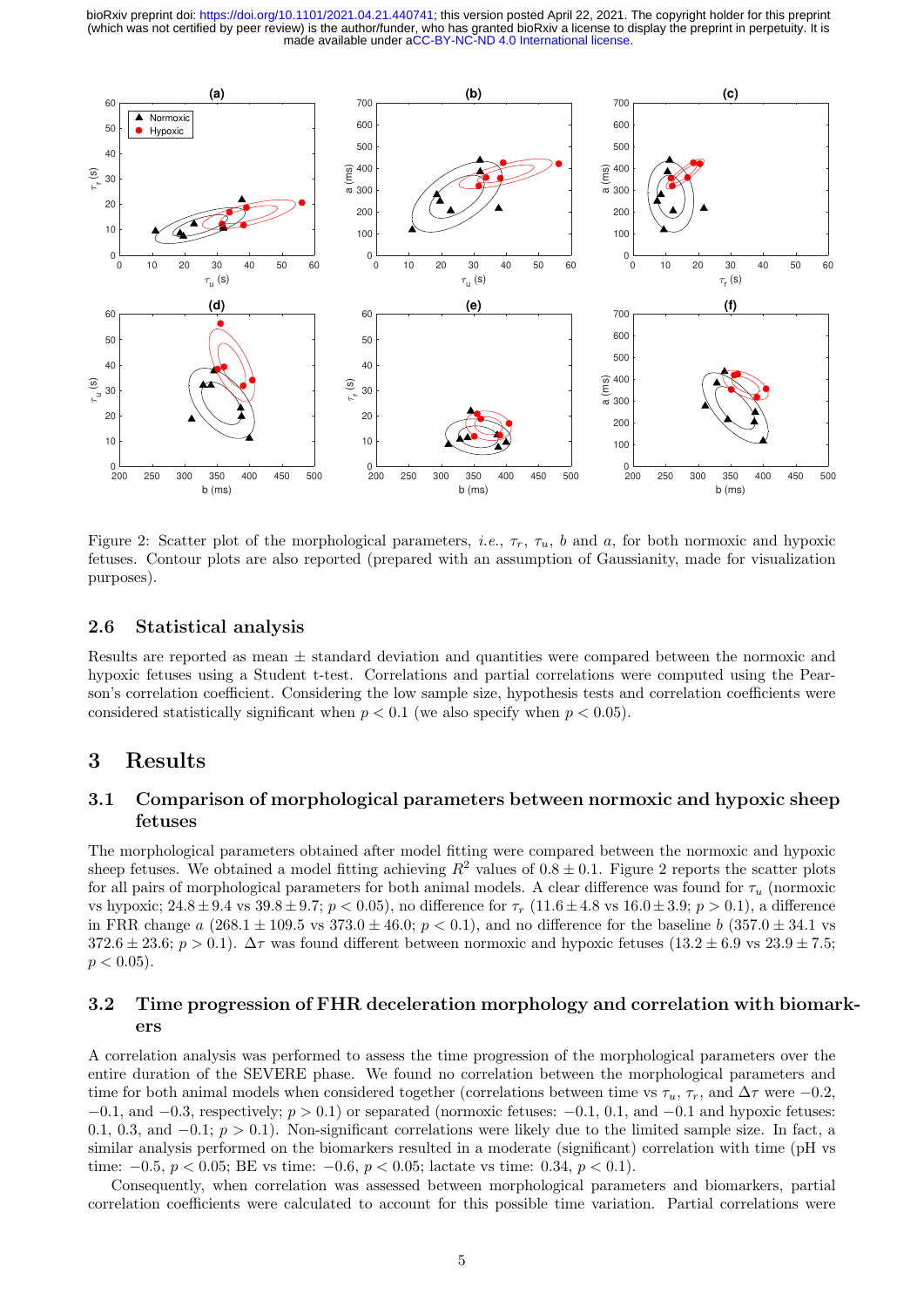

Figure 3: Example of normalized FRR signals from one normoxic and one hypoxic fetus (a median filter was applied to the signals to enhance the trend). The shaded area corresponds to UCOs.

found statistically significant for pH vs  $\tau_u$  (−0.5; p < 0.05) and pH vs  $\Delta\tau$  (−0.6; p < 0.05), and for base deficit vs  $\tau_u$  (−0.6; p < 0.05) and base deficit vs  $\Delta \tau$  (−0.7; p < 0.05), whereas no significant correlation was found for lactate. Such significant correlations were mostly due to the normoxic dataset. Indeed, pH and base deficit were found correlated with the morphological parameters only for the normoxic data ( $p < 0.05$ ). On the other hand, lactate was found correlated with only the morphological parameters of the hypoxic fetuses (coefficients for  $\tau_u$  and  $\Delta \tau$  were -0.8 and -0.8;  $p < 0.05$ ).

### 3.3 Correlation analysis for the PRSA parameters

Partial correlation coefficients were calculated between the PRSA and morphological parameters. A wide range of statistically significant correlations was found for DC vs  $\tau_u$  (28  $\leq T \leq 50$ ;  $p < 0.1$ ), reaching approximately −0.6 for large values of T. AC was not found correlated with  $\tau_r$  for any value of T (p > 0.1). DR was found correlated with  $\Delta \tau$  for a wide range of T (4 ≤ T ≤ 50) with a maximal correlation at T = 9 of -0.9 (p < 0.05). An example of FRR after compensating for differences in a and b parameters, for both animal models, is shown in Fig. 3. A slower FHR adaptation, as response to UCO, becomes clearly visible for the hypoxic fetus after such compensation.

### 4 Discussion

### 4.1 Morphological differences in FHR decelerations

When comparing the morphological differences of FHR decelerations, the significant differences in  $\tau_u$ ,  $\Delta \tau$  and a between normoxic and chronically hypoxic fetuses suggest a different FHR response to the ANS stimulation caused by UCOs in hypoxic fetus. These findings are in line with other reports of different response to external hypoxic stimulation, as in our case by UCOs, in normoxic versus already hypoxic fetuses [16]. The reduction of FHR in the presence of hypoxic stimuli in a normoxic fetus represents a protective mechanism while it reduces the oxygen consumption via reduced myocardial work [17]. In the presence of already established acidemia, the ANS modulation changes [18, 19], and some of the adaptive mechanisms, such as chemoreceptor mediated circulatory adaptation, might be altered due to progressive tissue damage, including brain damage. In this view, the fact that the correlation between biomarkers (pH and BE) and time was driven mainly by the normoxic fetuses should not be surprising. Both pH and BE are strong stimulators of chemoreceptors in normoxic fetus [20] and in our previous work we found a stronger correlation between AC and DC and pH and BE in normoxic fetuses exposed to UCOs, than with lactate concentration [10]. Thus, we speculate that the absence of the correlation between pH and BE in hypoxic fetus might represent a sign of already altered ANS and chemoreceptor function. Certainly, it has to be acknowledged that the number of available measurements was different for normoxic and hypoxic fetuses (21 vs 9), resulting in a much shorter SEVERE phase for the hypoxic ones. On the other hand, we found that the lactate correlated only with the morphological parameters in the hypoxic fetuses. A possible explanation could be due to the fact that the lactate represents the end product of anaerobic glucose metabolism, reflecting, thus, the metabolic acidosis [21]. Indeed, it has been suggested that lactate concentrations, on fetal scalp and umbilical artery at birth, might be a better predictor of poor neonatal outcome than pH [22].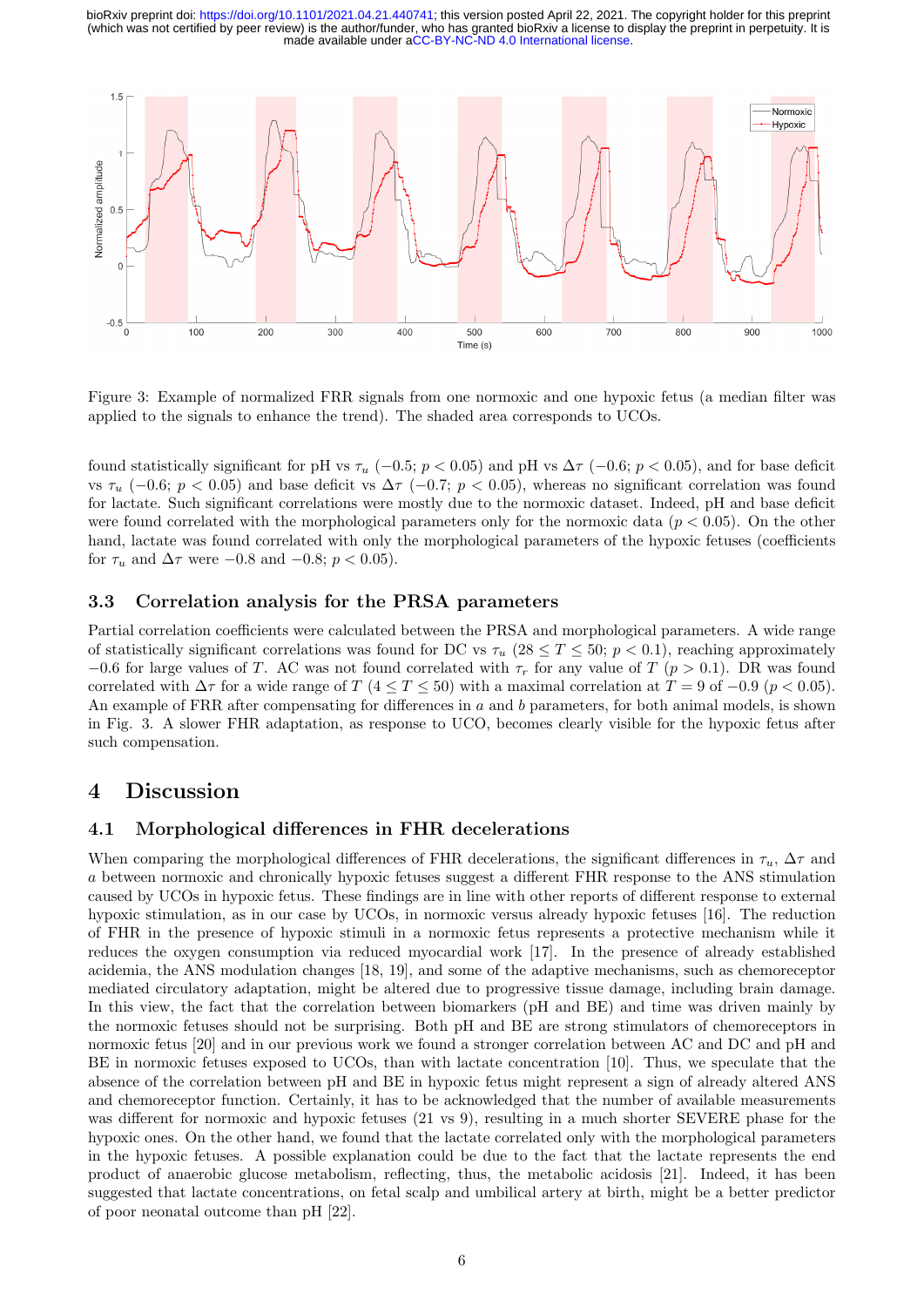

Figure 4: Partial correlation coefficient between  $\tau_u$  vs DC,  $\tau_r$  vs AC and  $\Delta \tau$  vs DR, for different values of T.  $*$  $(p < 0.05)$  and  $\bigtriangledown$   $(p < 0.1)$  refer to statistically significant correlations.

### 4.2 Correlation between morphological parameters and AC, DC and DR

Morphological parameters  $\Delta \tau$  and  $\tau_u$  were found to correlate with DR (4 ≤ T ≤ 50, with maximum at T = 9) and DC ( $T \geq 28$ ), respectively. In our previous study on the same animal model, we found that DR achieved the highest discriminatory power in distinguishing between normoxic and hypoxic sheep fetuses during the SEVERE phase of the protocol, with  $T$  ranging between 5 and 9 [12]. Such high discriminatory power was likely related to the larger  $\Delta \tau$  measured on hypoxic fetuses in this study. In other words, we found that the ANS regulation of already hypoxic fetuses during labor affects the deceleration morphology (particularly  $\Delta \tau$ ), thus further highlighting that the presence of asymmetric trends in the series is relevant for risk stratification.

Correlations were not statistically significant for the entire range of T values considered. This was an expected result because the T value acts as frequency selector, specifically as a band-pass filter [23], whose frequency band shrinks when  $T$  increases. Although there is no clear evidence about the optimal  $T$  value for the detection of already hypoxic fetuses, previous studies employed effectively, for the detection of intra-uterine growth restriction (IUGR) during antepartum fetal monitoring, values of T corresponding to the range 2.5 s to 10 s [24, 6, 9]. On the other hand, fetal acidemia occurring during labor seems better detected at lower time scales between 0.5 s to 1.25 s [25, 12], thus suggesting a different mechanism for healthy fetuses during acute stress.

The PRSA series is also amplitude-dependent. In our previous study, we found a perfect linear relationship between the standard deviation of the series and the PRSA parameters [12] for Gaussian processes during stationary condition (e.g., a situation likely occurring during antepartum fetal monitoring). A similar relation is expected for other indices of variability, such as the short-term variation (STV). In fact, considering results obtained during fetal monitoring of IUGR fetuses, Huhn et al. [24] and Graatsma et al. [26] found a correlation of about 0.7 between STV and AC for IUGR fetuses antepartum. On the other hand, given the non-stationary nature of FHR series during labor and the fact that the PRSA algorithm is applied to the entire recording, the relationship between STV and PRSA may break, as supported by the study of Georgieva et al. [25] who reported a significant correlation of about 0.3 during labor. It sounds therefore reasonable that the long-term variability of FHR series may better correlate with PRSA parameters during labor. In fact, the deceleration depth a affects the variability of the entire FHR series (the standard deviation of the FHR series is proportional to a), and in turn, it affects the values of AC, DC and DR. However, while a was found larger in the hypoxic dataset, it is still unclear whether such morphological parameter would turn out to be important for risk stratification or needs to be considered as a confounding factor.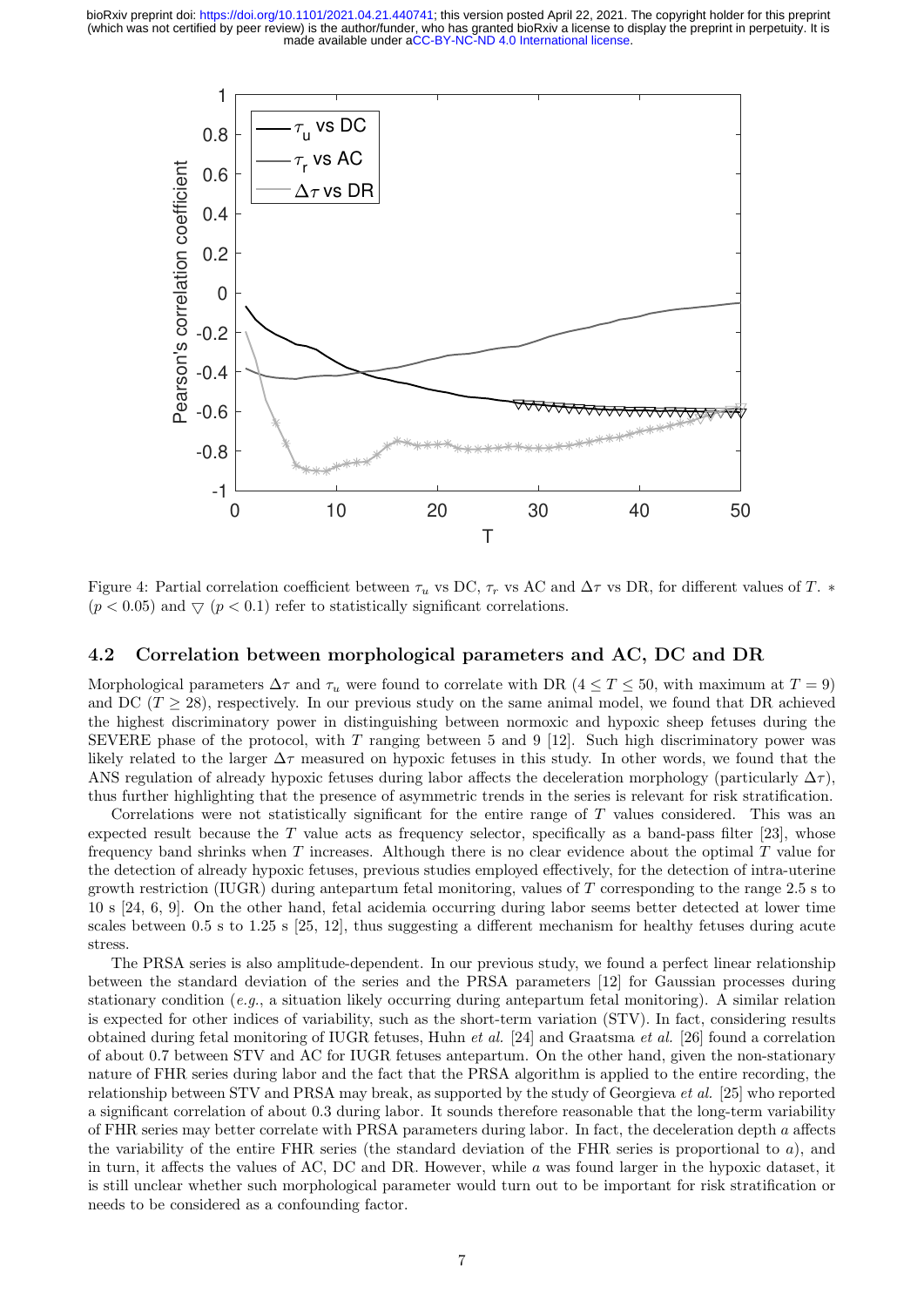### 4.3 Comparison with Deceleration Area

The results reported so far are in line with other attempts of "capturing" the deceleration morphology for risk stratification. For example, the well-known "Deceleration Area" (DA) quantifies the severity of the deceleration taking into account both its depth and duration (the number of "missed" beats due to the deceleration). In the work of Cahill et al. [27], DA was quantified by approximating the deceleration by a triangle having a base as long as its duration and height corresponding to the depth, and then computing its area. DA was found to perform well for detecting fetal acidemia ( $AUC = 0.76$ ). Using the morphological parameters, which are depicted in Fig. 1, DA is then given by

$$
DA = \frac{1000}{2} \times \frac{d_{\text{UCO}} + \tau_r}{60} \times \left(\frac{60}{b} - \frac{60}{b+a}\right) \quad \text{(beats)},\tag{5}
$$

where  $d_{\text{UCO}} = 60$  s is the duration of the UCO, and 1000 is the conversion factor from milliseconds to seconds. In our case, given the severity of the stimulation protocol, UCOs caused FHR responses which were better approximated by a trapezoidal model than a triangle. Thus, it was possible to calculate DA using also the following formula

$$
DA = \frac{1000}{2} \times \frac{2d_{\text{UCO}} - \Delta \tau}{60} \times \left(\frac{60}{b} - \frac{60}{b+a}\right) \quad \text{(beats)}.
$$
 (6)

From these formulas, the relationship between DA and the morphological parameters, which we studied in this paper, is evident. The second formula also points out a link between DA and the asymmetry value  $\Delta \tau = \tau_u - \tau_r$ , which is not captured in the triangular approximation usually employed. The relationship with  $\Delta \tau$  hints the importance of looking at asymmetric trends in the series present during labor. We leave this point to future investigations.

In our study, however, DA was not found significantly different between normoxic and hypoxic fetuses in our data  $(62.9 \pm 19.5 \text{ vs } 64.4 \pm 6.6 \text{ beats}; p > 0.1)$ . A possible explanation could be the fact that  $\Delta \tau$  and a were higher for the hypoxic fetuses, and such quantities correlated with DA in opposite directions, thus making DA values indistinguishable due to balancing effects and (likely) the limited sample size. Another possible reason is that chronic hypoxia (in this study) and acidemia at birth [27] might trigger different regulatory ANS responses.

#### 4.4 Limitations of the study

First, the sample size is small, dictated by the complexity of the animal model. Second, UCOs implemented in the experiments do not necessarily generalize to human labor, where the contractions are not equally regular nor are they all producing a complete occlusion of the umbilical cord. Third, sheep were analyzed during complete UCOs. However, changes in ANS activity in response to UCOs also occur earlier in time, when the UCOs are less severe or the recovery time between the UCOs is longer, and may reflect differences in the chronically hypoxic fetuses compared to the normoxic ones. Identifying these potentially earlier differences will be the subject of future studies. Fourth, all sheep fetuses displayed an individual pattern of pathological hypotensive responses to UCOs with regard to the timing of its emergence, with hypotensive responses to FHR decelerations showing well ahead of the severe UCOs in some instances [28, 29]. As our present study focused on the differences between the hypoxic and normoxic fetuses in the severe stage of UCOs, it did not investigate the relationship between the PRSA-based metrics and the timing of the onset of pathological hypotension. We leave this to future work.

#### 4.5 Conclusions

Our study motivates further investigations on PRSA-related quantities to determine their potential advantage for risk stratification. It might also open interesting scenarios for interpreting PRSA-based results and improving FHR monitoring. The evaluation of the performance of these new metrics in identifying compromised fetuses during labor is still underway.

## Conflict of Interest Statement

MGF has a patent pending on abdominal ECG signal separation for FHR monitoring (WO2018160890).

# Author Contributions

MWR designed and implemented the analyses, and he drafted the manuscript. MGF collected the data. MWR and RS optimized the proposed mathematical framework. MB, TS and MGF were involved in the clinical interpretation of the results. All authors read, revised and approved the final manuscript.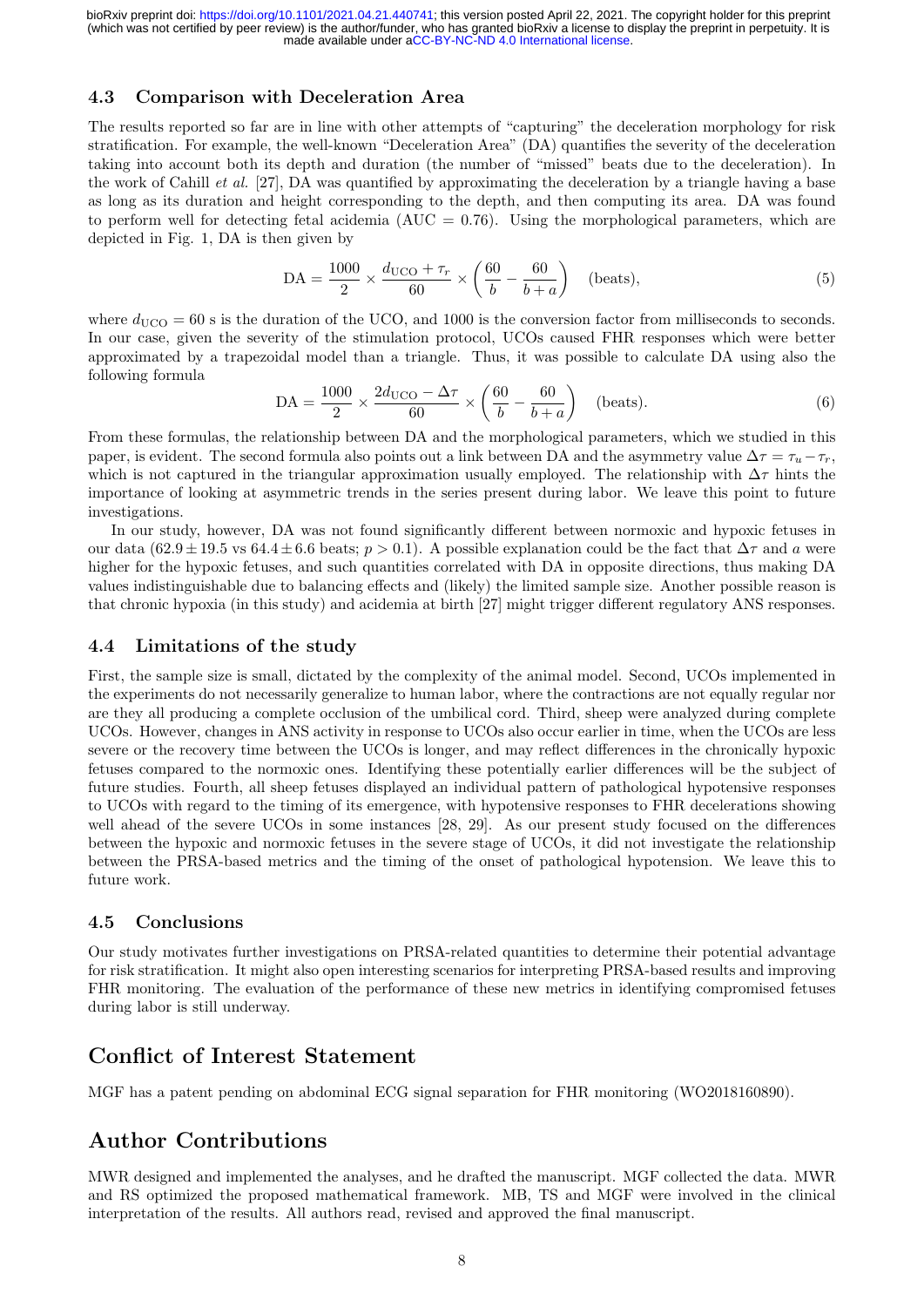# References

- [1] M. Y. Divon, Y. Muskat, L. D. Platt, and E. Paldi. Increased beat-to-beat variability during uterine contractions: a common association in uncomplicated labor. Am J Obstet Gynecol, 149:893–896, 1984.
- [2] L. Bennet and A. J. Gunn. The fetal heart rate response to hypoxia: insights from animal models. Clin Perinatol, 36(3):655–672, 2009.
- [3] M. Jonsson, J. Agren, S. Nordén-Lindeberg, A. Ohlin, and U. Hanson. Neonatal encephalopathy and the association to asphyxia in labor. Am J Obstet Gynecol, 211:667.e1–8, 2014.
- [4] Z. Alfirevic, D. Devane, G. M. Gyte, and A. Cuthbert. Continuous cardiotocography (CTG) as a form of electronic fetal monitoring (EFM) for fetal assessment during labour. Cochrane Database Syst Rev, 2:CD006066, 02 2017.
- [5] A Bauer, J. W. Kantelhardt, A. Bunde, P. Barthel, R. Schneider, M. Malik, and G. Schmidt. Phase-rectified signal averaging detects quasi-periodicities in non-stationary data. J Phys A, 364:423–434, 2006.
- [6] T. Stampalija, D. Casati, M. Montico, R. Sassi, M. W. Rivolta, V. Maggi, A. Bauer, and E. Ferrazzi. Parameters influence on acceleration and deceleration capacity based on trans-abdominal ECG in early fetal growth restriction at different gestational age epochs. Eur. J. Obstet. Gynecol. Reprod. Biol., 188:104–112, May 2015.
- [7] T. Stampalija, D. Casati, L. Monasta, R. Sassi, M. W. Rivolta, M. L. Muggiasca, A. Bauer, and E. Ferrazzi. Brain sparing effect in growth-restricted fetuses is associated with decreased cardiac acceleration and deceleration capacities: a case-control study. BJOG, 123(12):1947–1954, 2016.
- [8] S. Tagliaferri, A. Fanelli, G. Esposito, F. G. Esposito, G. Magenes, M. G. Signorini, M. Campanile, and P. Martinelli. Evaluation of the Acceleration and Deceleration Phase-Rectified Slope to Detect and Improve IUGR Clinical Management. Comput Math Methods Med, 2015:1–9, 2015.
- [9] S. M. Lobmaier, N. M. van Charante, E. Ferrazzi, and et al. Phase-rectified signal averaging method to predict perinatal outcome in infants with very preterm fetal growth restriction- a secondary analysis of TRUFFLE-trial. Am J Obstet Gynecol, 215:630.e1–630.e7, 2016.
- [10] M. W. Rivolta, T. Stampalija, D. Casati, B. S. Richardson, M. G. Ross, M. G. Frasch, A. Bauer, E. Ferrazzi, and R. Sassi. Acceleration and Deceleration Capacity of Fetal Heart Rate in an In-Vivo Sheep Model. PLoS ONE, 9:e104193, 2014.
- [11] P. A. Warrick, E. F. Hamilton, D. Precup, and R. E. Kearney. Classification of normal and hypoxic fetuses from systems modeling of intrapartum cardiotocography. IEEE Trans Biomed Eng, 57(4):771–779, 2010.
- [12] M. W. Rivolta, T. Stampalija, M. G. Frasch, and R. Sassi. Theoretical value of deceleration capacity points to deceleration reserve of fetal heart rate. IEEE Trans Biomed Eng, 67(4):1176–1185, 2020.
- [13] J. L. Morrison, M. J. Berry, K. J. Botting, J. R. T. Darby, M. G. Frasch, K.L. Gatford, D. A. Giussani, C. L. Gray, R. Harding, E. A. Herrera, M. W. Kemp, M. C. Lock, I. C. McMillen, T. J. Moss, G. C. Musk, M. H. Oliver, T. R. H. Regnault, C. T. Roberts, J. Y. Soo, and R. L. Tellam. Improving pregnancy outcomes in humans through studies in sheep. Am J Physiol Regul Integr Comp Physiol, 315(6):R1123–R1153, 2018.
- [14] A. Xu, L. D. Durosier, M. G. Ross, R. Hammond, B. S. Richardson, and M. G. Frasch. Adaptive Brain Shut-Down Counteracts Neuroinflammation in the Near-Term Ovine Fetus. Front Neurol, 5:110, 2014.
- [15] L. D. Durosier, G. Green, I. Batkin, A. J. Seely, M. G. Ross, B. S. Richardson, and M. G. Frasch. Sampling rate of heart rate variability impacts the ability to detect acidemia in ovine fetuses near-term. Front Pediatr, 2(38), 2014.
- [16] J. Parer, H. Dijkstra, J. Harris, T. Krueger, and M. Reuss. Increased fetal heart rate variability with acute hypoxia in chronically instrumented sheep. Eur J Obstet Gynaecol Reprod Biol, 10:393–399, 1980.
- [17] A. J. W. Fletcher, D. S. Gardner, C. M. B. Edwards, A. L. Fowden, and D. A. Giussani. Development of the ovine fetal cardiovascular defense to hypoxemia towards full term. Am J Physiol Heart Circ Physiol, 291:H3023–H3034, 2006.
- [18] J. Murotsuki, A. D. Bocking, and R. Gagnon. Fetal heart rate patterns in growth restricted fetal sheep induced by chronic fetal placental embolization. Am J Obstet Gynecol, 176:282–290, 1997.